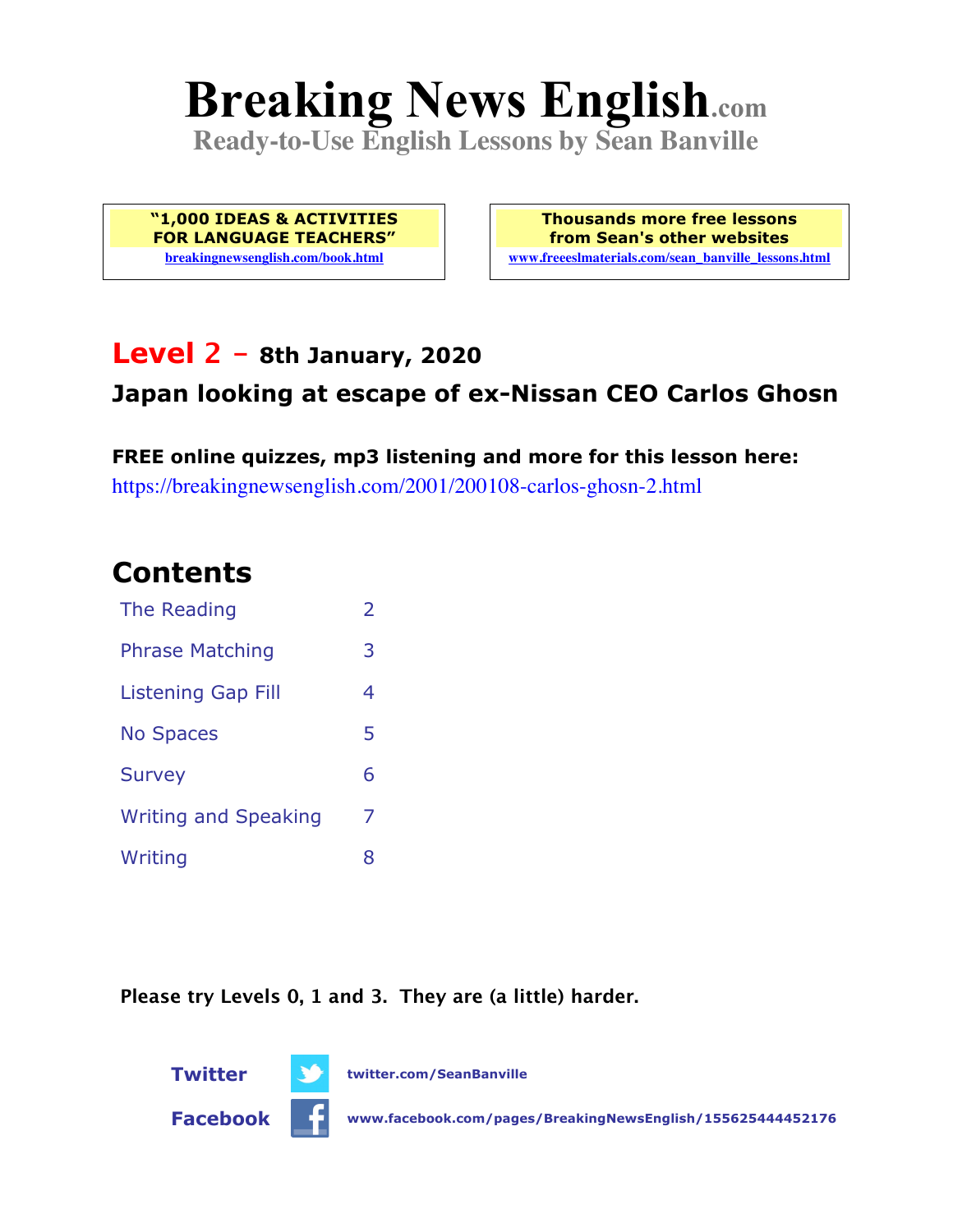# **THE READING**

From https://breakingnewsenglish.com/2001/200108-carlos-ghosn-2.html

Japan promised to make its borders stronger. This is because someone on bail easily escaped the country. Ex-Nissan CEO Carlos Ghosn fled Japan to Lebanon last week. He was waiting to go on trial for fraud. He escaped even though the police had his three passports. Japan's justice minister said Japan would strengthen its border departure checks. She will also review bail conditions. She told reporters she has already taken actions to prevent anyone on bail leaving the country. She said: "I have instructed the immigration agency to further tighten the departure process."

It is still unclear how Mr Ghosn escaped. Security cameras monitored his home 24 hours a day. News sources say he took a bullet train to get to the airport. He then hid in the case of a double bass. He chose an airport where security was not so tight. He then flew from Osaka to Turkey and then to Lebanon. Lebanese officials said he entered Lebanon legally on Monday with a French passport. He has not been seen since. The international crime agency Interpol created a "wanted" notice for Mr Ghosn. Japan cannot ask Lebanon to return him because they have no extradition treaty.

Sources: https://**mainichi.jp**/english/articles/20200106/p2g/00m/0na/044000c https://english.**kyodonews.net**/news/2020/01/72017fd203e7-tokyo-prosecutors-to-probe-ghosnsescape-plot-senior-official.html https://www.**ft.com**/content/c2721ad2-2f77-11ea-a329-0bcf87a328f2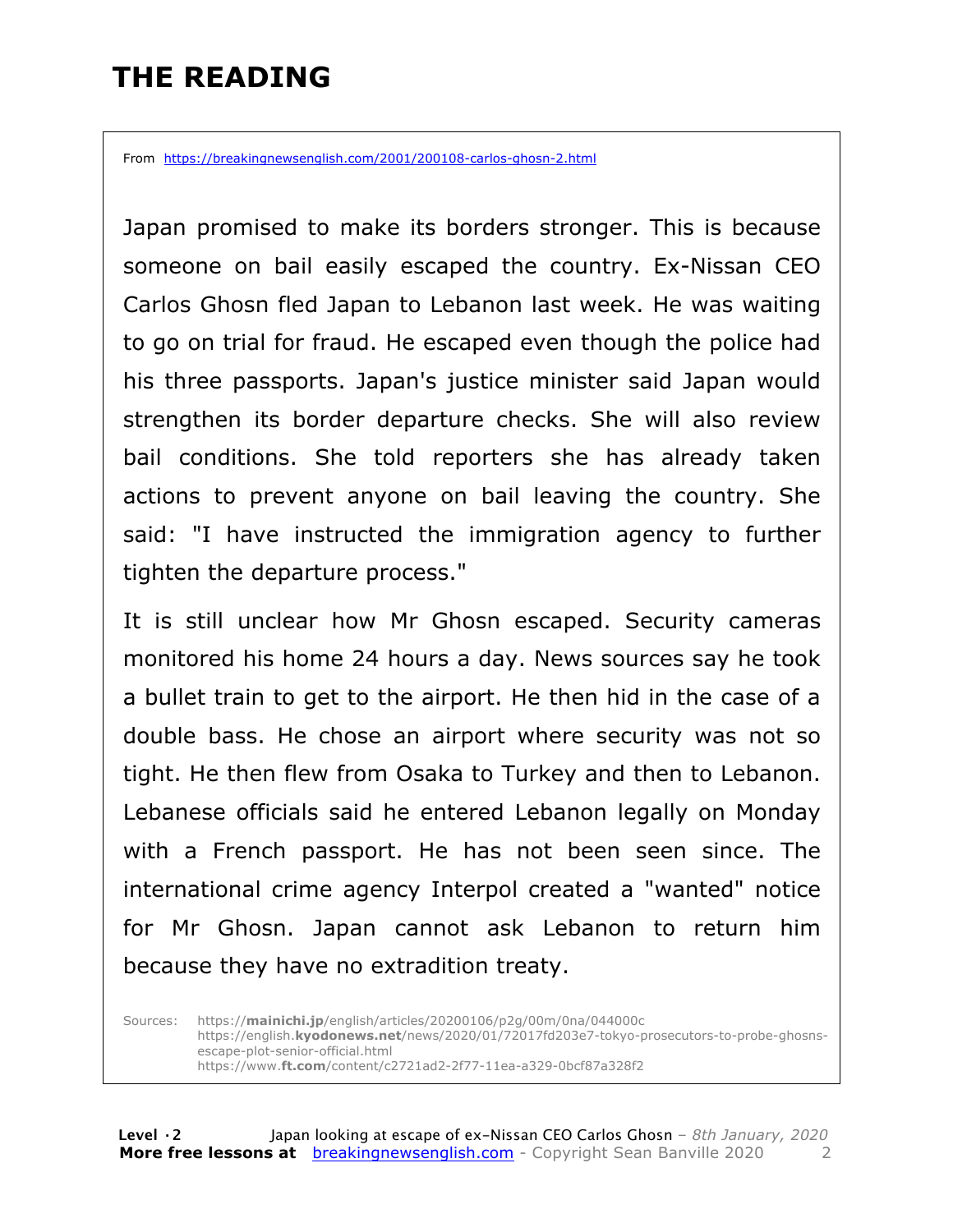# **PHRASE MATCHING**

From https://breakingnewsenglish.com/2001/200108-carlos-ghosn-2.html

#### **PARAGRAPH ONE:**

| 1. Japan promised to make its    |    | a. three passports     |
|----------------------------------|----|------------------------|
| 2. someone on bail easily        |    | b. trial for fraud     |
| 3. Ghosn fled Japan to Lebanon   |    | c. leaving the country |
| 4. He was waiting to go on       |    | d. escaped the country |
| 5. the police had his            | е. | process                |
| 6. she has already taken         | f. | borders stronger       |
| 7. prevent anyone on bail        |    | g. actions             |
| 8. further tighten the departure |    | h. last week           |

#### **PARAGRAPH TWO:**

| 1. It is still unclear how     |    | a. notice           |
|--------------------------------|----|---------------------|
| 2. he took a bullet            |    | b. Mr Ghosn escaped |
| 3. He then hid in the case     |    | c. legally          |
| 4. security was not so         |    | d. treaty           |
| 5. he entered Lebanon          |    | e. of a double bass |
| 6. He has not been             | f. | tight               |
| 7. Interpol created a "wanted" |    | g. train            |
| 8. they have no extradition    |    | h. seen since       |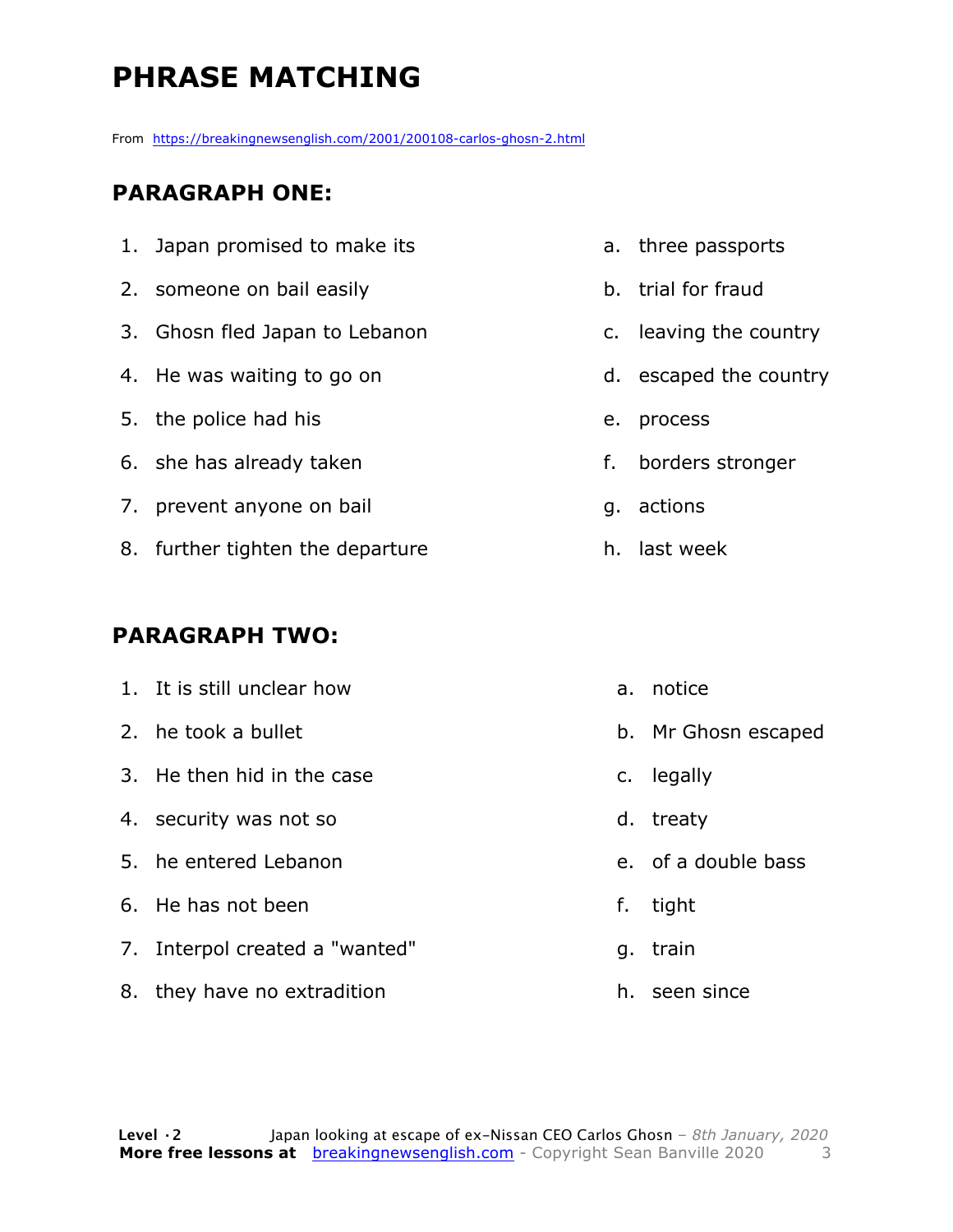# **LISTEN AND FILL IN THE GAPS**

From https://breakingnewsenglish.com/2001/200108-carlos-ghosn-2.html

Japan promised to  $(1)$   $(2)$   $(3)$   $(4)$  stronger. This is because someone on bail (2) \_\_\_\_\_\_\_\_\_\_\_\_\_\_\_\_\_\_\_\_\_\_\_\_\_ country. Ex-Nissan CEO Carlos Ghosn fled Japan to Lebanon last week. He was waiting to go on  $(3)$  \_\_\_\_\_\_\_\_\_\_\_\_\_\_\_\_\_\_\_\_\_\_. He escaped even though the police had his three passports. Japan's justice minister said Japan would (4) \_\_\_\_\_\_\_\_\_\_\_\_\_\_\_\_\_\_\_\_\_\_ departure checks. She will also review bail conditions. She told reporters she has already taken (5) \_\_\_\_\_\_\_\_\_\_\_\_\_\_\_\_\_\_\_ anyone on bail leaving the country. She said: "I have instructed the immigration agency to further tighten (6) \_\_\_\_\_\_\_\_\_\_\_\_\_\_\_\_\_\_\_\_\_\_\_\_\_\_\_\_\_\_."

It is (7) The Security cameras Mr Ghosn escaped. Security cameras monitored his home 24 hours a day.  $(8)$  and the heat of the heat of the heat of the heat of the heat of the heat of the heat of the heat of the heat of the heat of the heat of the heat of the heat of the heat of the heat took a bullet train to get to the airport. He then hid in the case of a double bass. He (9) \_\_\_\_\_\_\_\_\_\_\_\_\_\_\_\_\_\_\_\_\_\_\_ where security was not so tight. He then flew from Osaka to Turkey and then to Lebanon. Lebanese officials (10) \_\_\_\_\_\_\_\_\_\_\_\_\_\_\_\_\_\_\_ Lebanon legally on Monday with a French passport. He has not (11) \_\_\_\_\_\_\_\_\_\_\_\_\_\_\_\_\_\_\_. The international crime agency Interpol created a "wanted" notice for Mr Ghosn. Japan cannot ask Lebanon (12) \_\_\_\_\_\_\_\_\_\_\_\_\_\_\_\_\_\_\_ because they have no extradition treaty.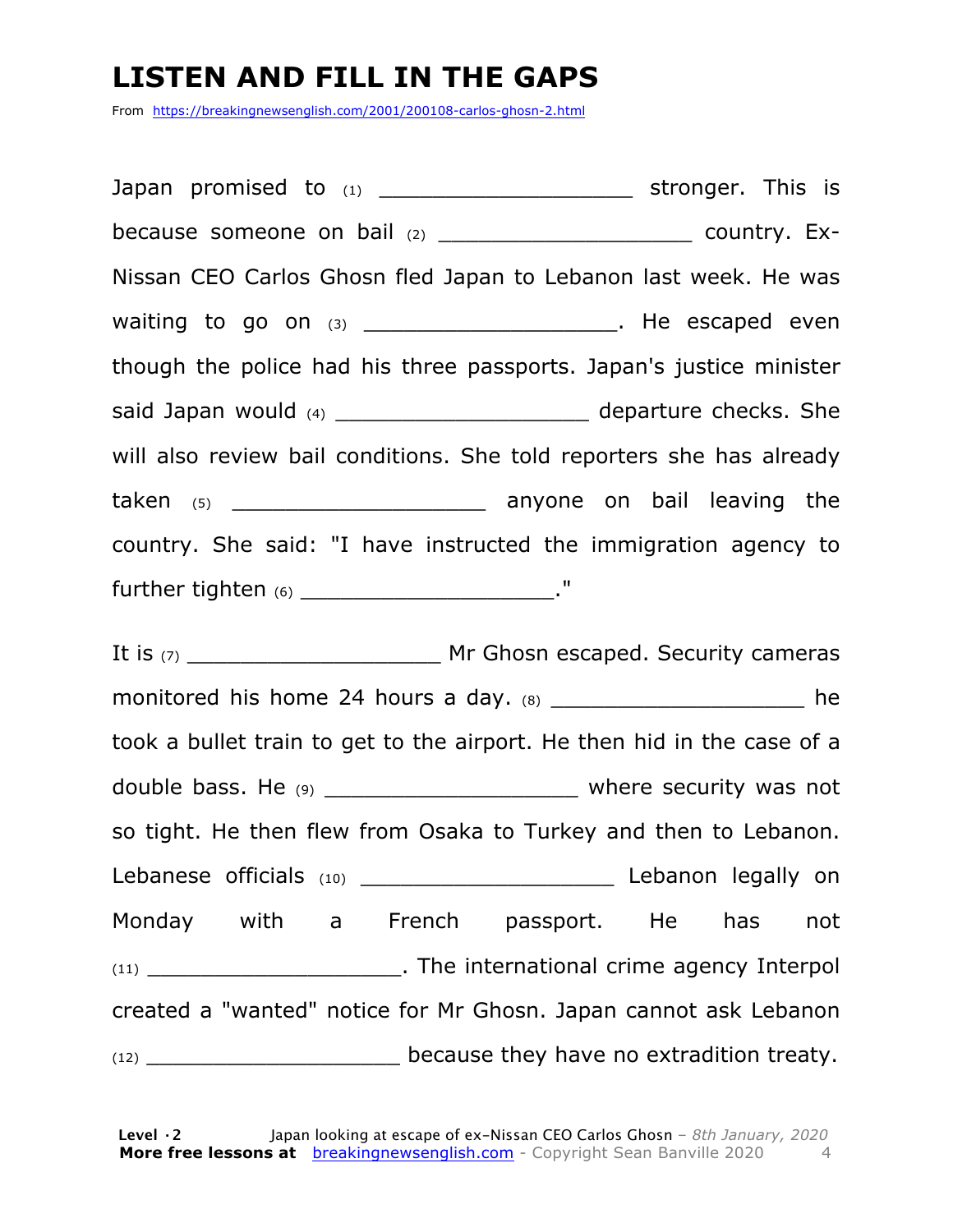# **PUT A SLASH ( / )WHERE THE SPACES ARE**

From https://breakingnewsenglish.com/2001/200108-carlos-ghosn-2.html

Japanpromisedtomakeitsbordersstronger.Thisisbecausesomeoneo nbaileasilyescapedthecountry.Ex-NissanCEOCarlosGhosnfledJapa ntoLebanonlastweek.Hewaswaitingtogoontrialforfraud.Heescapede venthoughthepolicehadhisthreepassports.Japan'sjusticeministersa idJapanwouldstrengthenitsborderdeparturechecks.Shewillalsorevie wbailconditions.Shetoldreportersshehasalreadytakenactionstoprev entanyoneonbailleavingthecountry.Shesaid:"Ihaveinstructedtheim migrationagencytofurthertightenthedepartureprocess."Itisstilluncl earhowMrGhosnescaped.Securitycamerasmonitoredhishome24ho ursaday.Newssourcessayhetookabullettraintogettotheairport.Heth enhidinthecaseofadoublebass.Hechoseanairportwheresecuritywas notsotight.HethenflewfromOsakatoTurkeyandthentoLebanon.Leba neseofficialssaidheenteredLebanonlegallyonMondaywithaFrenchpa ssport.Hehasnotbeenseensince.TheinternationalcrimeagencyInter polcreateda"wanted"noticeforMrGhosn.JapancannotaskLebanontor eturnhimbecausetheyhavenoextraditiontreaty.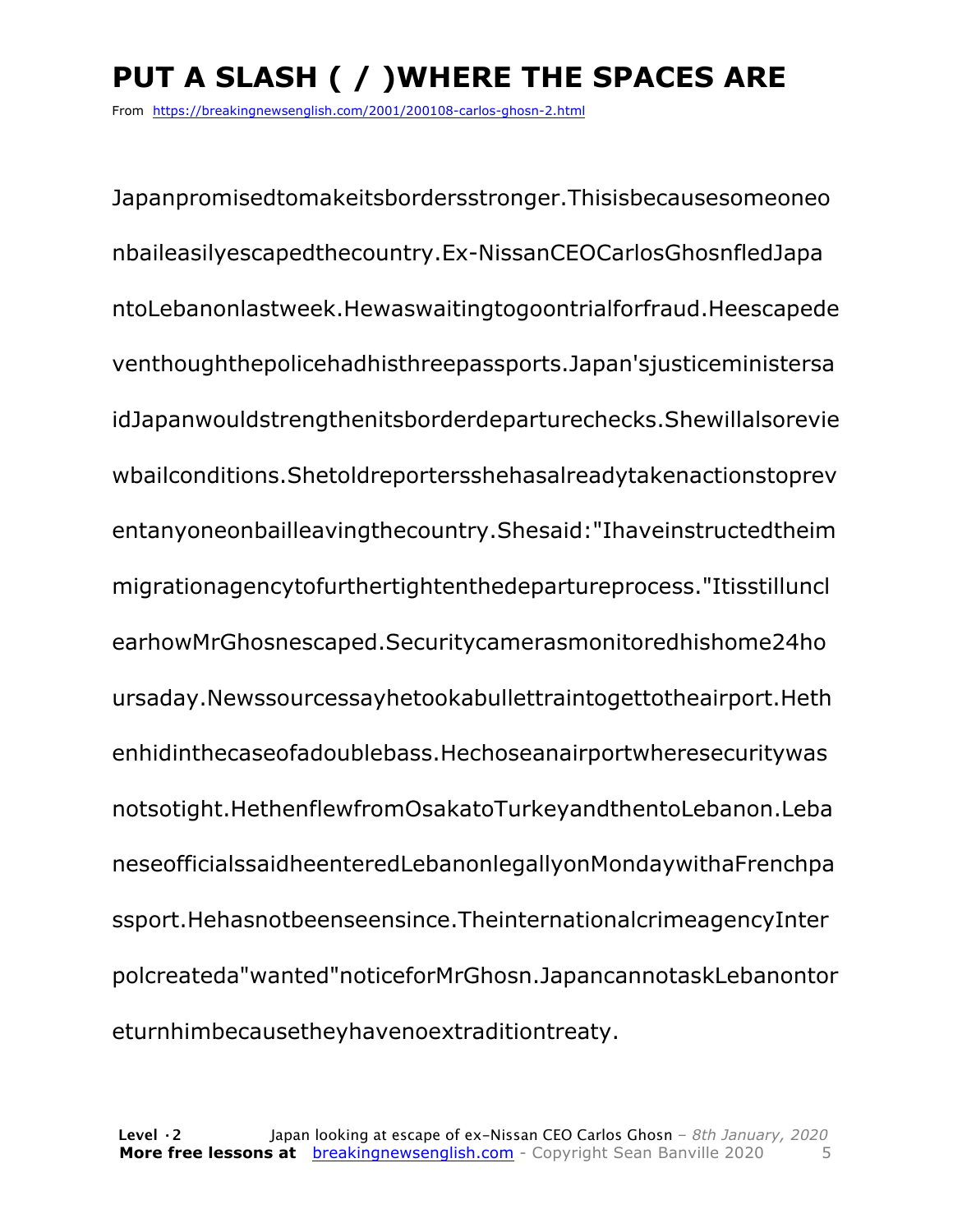# **JAPAN SURVEY**

From https://breakingnewsenglish.com/2001/200108-carlos-ghosn-4.html

Write five GOOD questions about Japan in the table. Do this in pairs. Each student must write the questions on his / her own paper.

When you have finished, interview other students. Write down their answers.

|      | STUDENT 1 | STUDENT 2 | STUDENT 3 |
|------|-----------|-----------|-----------|
| Q.1. |           |           |           |
| Q.2. |           |           |           |
| Q.3. |           |           |           |
| Q.4. |           |           |           |
| Q.5. |           |           |           |

- Now return to your original partner and share and talk about what you found out. Change partners often.
- Make mini-presentations to other groups on your findings.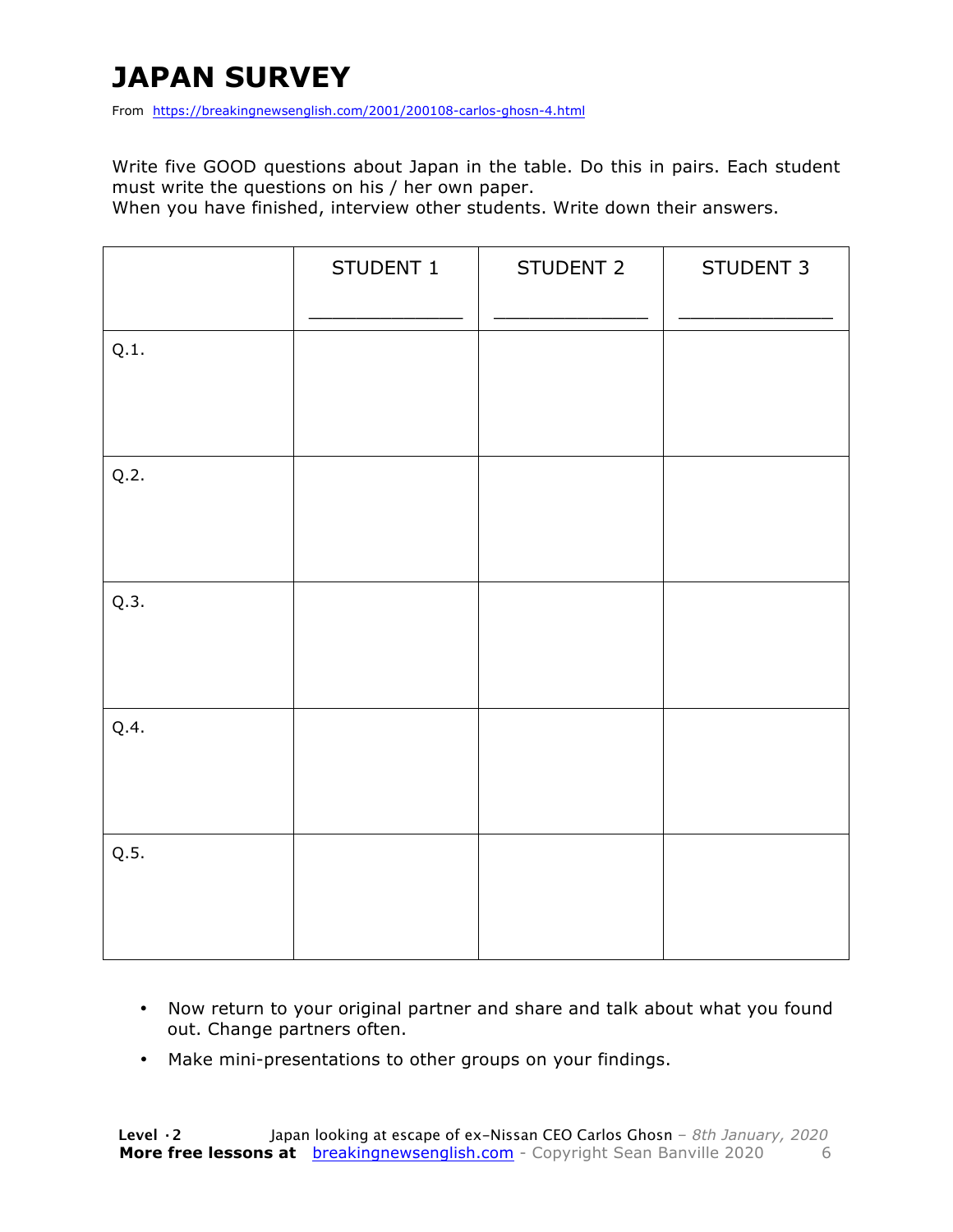# **WRITE QUESTIONS & ASK YOUR PARTNER(S)**

Student A: Do not show these to your speaking partner(s).

*Japan looking at escape of ex-Nissan CEO Carlos Ghosn – 8th January, 2020* More free lessons at breakingnewsenglish.com

### **WRITE QUESTIONS & ASK YOUR PARTNER(S)**

-----------------------------------------------------------------------------

Student B: Do not show these to your speaking partner(s).

| a) |  |  |
|----|--|--|
| b) |  |  |
| c) |  |  |
| d) |  |  |
| e) |  |  |
| f) |  |  |
|    |  |  |

**Level ·2** Japan looking at escape of ex-Nissan CEO Carlos Ghosn *– 8th January, 2020* **More free lessons at** breakingnewsenglish.com - Copyright Sean Banville 2020 7